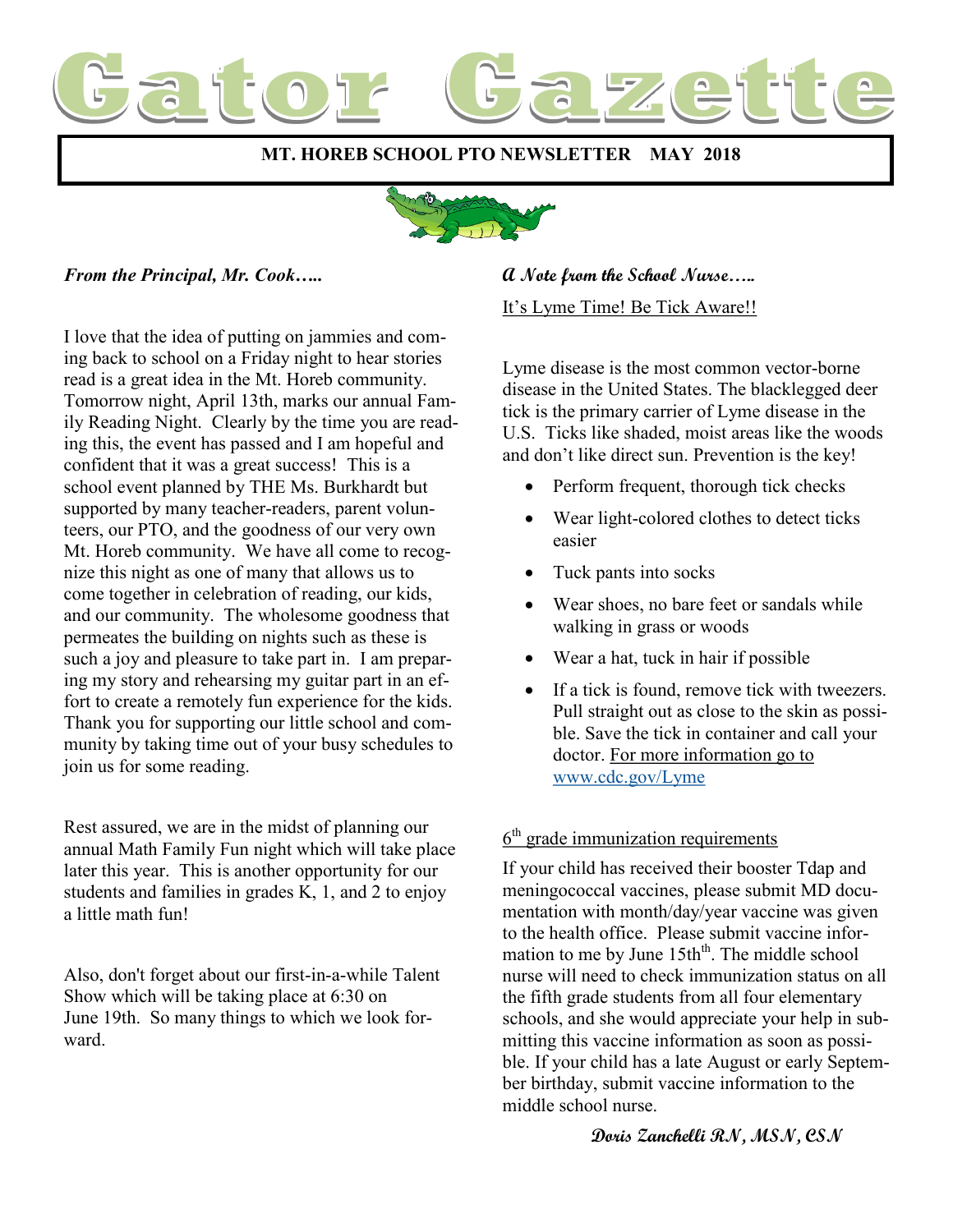# **Box Tops**

Please continue to send in your box tops and help us reach our goal of \$1000 this year! This is an easy way for the PTO to raise money for our school.

#### **KEEP SENDING THOSE BOX TOPS IN!!!!!**

#### **Ice Cream Day**

Ice cream days will be held on Friday May  $11<sup>th</sup>$  and  $25^{\text{th}}$ .

The cost of ice cream is \$1.00 and can be purchased with cash or a snack card. Snack cards are available to purchase on ice cream days.

### **Family Reading Night**

We would like to thank Meruka Hazari and Jen Connolly for planning this year's Family Reading Night. It was a fun night for everyone! Thank you to everyone who attended.

## **Mom's Night Out**

A BIG thank you to Toni Ann Feeney for coordinating a FUN filled MOM's Night Out at A&R Workshop!



### **Spirit Wear**

Gator hats and blankets are still on sale!



Sports have started back up again and these blankets are perfect for those cold nights on the field. Keep one in your car and you will always be prepared!!

### **Upcoming Events:**

### **Staff Appreciation Week**

This year we will be celebrating our wonderful teachers and staff the week of May 7th. We have planned another fantastic week of surprises for them. With the help of your donations, we were able to assemble some terrific baskets and gifts to raffle off to the staff.

## **Superintendent's Corner**

The Warren Township Board of Education is pleased to announce this year's recipients of the coveted Excellence in Education Award. The following staff members were recognized by students, peers and parents for their outstanding commitment to the students of Warren. Congratulations and thank you to each!

- Laura Rodaman, Grade 4 Teacher, Central School
- Barbara Pellicano, Kindergarten Teacher, Angelo L. Tomaso School
- Mark Weber, Instrumental Music Teacher, Mt Horeb School
- Amanda McGrath, Grade 3 Teacher, Woodland School
- Cynthia Cassidy, Library Media Specialist, Warren Middle School

Each award recipient was carefully selected for his or her commitment to providing excellence in education, generating positive interactions with students, staff and parents, inspiring learning through creative and innovative lessons and cultivating an environment where each student is able to achieve his/her fullest potential.

These individuals, our recent retirees and awardwinning Warren Middle School students will all be celebrated at the May 21, 2018 Board of Education meeting, which will begin at 7:00pm in the Warren Middle School all-purpose room. Please consider joining us for this exciting event!

Matthew A. Mingle, Ed.D.